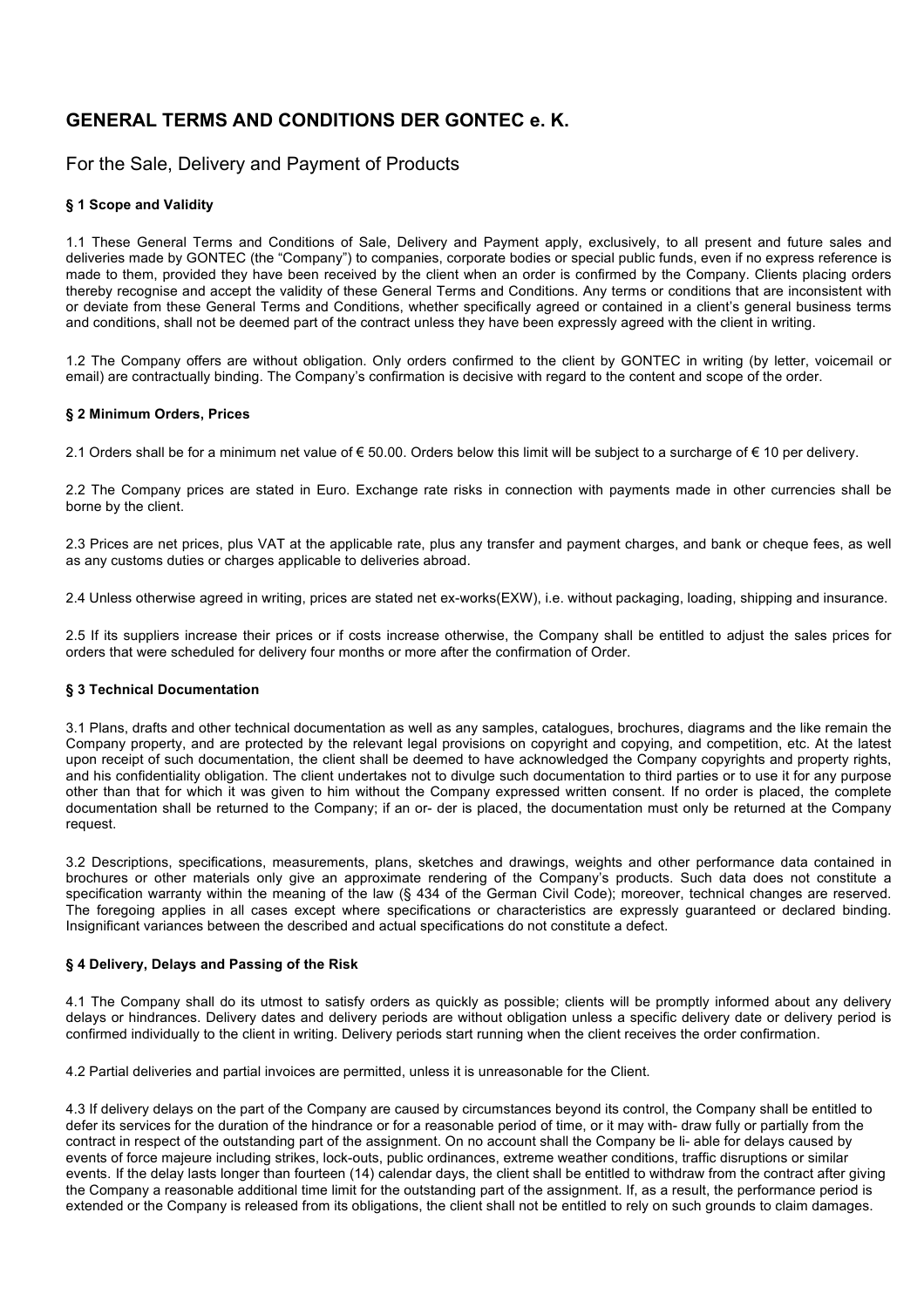4.4 Goods shipped to the client are shipped at the client's own cost and risk. The risk passes to the client when the goods are delivered to the forwarding agent, carrier or other shipper. Unless the client organises the shipping, the Company shall contract marine insurance at its own cost. If the goods cannot be shipped or picked up through no fault of the Company, or for reasons attributable to the client, the Company may store the goods at the client's risk and expense. In that case, the goods shall be deemed to have been delivered and accepted. The agreed payment terms and conditions will not be affected.

4.5 For deliveries abroad, the client alone is responsible for ensuring compliance with the import rules of the country of destination. It is for the client to obtain all requisite licences and authorisations.

4.6 §8 also applies in case of delivery delays and non-delivery.

#### **§ 5 Payment Terms, assignment of receivables**

5.1 Deliveries are payable exclusively first in advance. Money orders, cheques and drafts will only be accepted on a case-by-case basis by special agreement and then only in satisfaction of a debt.

5.2 The Client shall be in default upon receipt of a reminder sent after the due date. The sum in arrears shall bear interest at usual bank rates; such interest shall not be less than eight (8) percentage points over the base interest rate. The Client shall pay Euro 15 for each reminder after the start of default, without prejudice to the legal provisions on commencement of default and payment of default interest.

5.3 If the Client is in default of more than one payment obligation, all receivables shall become immediately due and payable.

5.4 A Client may only offset against the Company's claims counter claims, which the Company has recognised or which have been declared legally enforceable. Clients may not claim a right of retention or the right to refuse performance under § 273 and § 320 of the German Civil Code unless the Company is responsible for gross contractual infringement.

5.5 If the Client financial situation deteriorates significantly after the contract is signed, for example as a result of bill protests or debt enforcement, the Company shall be entitled, insofar as the goods have not yet been delivered and without prejudice to any other rights, to set a reasonable time limit for the client to pay the consideration and, if he fails to do so and does not provide adequate security within that time limit, to withdraw from the relevant contracts. If, however, the goods have already been delivered, all claims, which are not yet due, including any claims backed by drafts and checks, shall become immediately due and payable as a result of the intervening default. Moreover, by virtue of the Company retention of title, the goods may be repossessed at the Client expense and without notice at any time, even before the purchase price falls due; such repossession shall not qualify as a withdrawal from the contract.

5.6 The Company may assign its claims.

5.7 The client may not assign claims against the Company without the Company written consent. Such consent may only be withheld for just cause.

5.8 If the delivery or pre-payment/delivery is delayed for more then 60 Days or for reasons for which the customer is responsible, in particular due to the customer's default of acceptance or break of duty by the customer, the customer is penalised with a compensation for the damage caused by delay, order cancellation including additional expenses required in 20% of the order confirmation purchase price. Further claims, in particular with proof of a higher damage caused by us, remain unaffected. A lump-sum compensation paid by the customer shall be deducted in the event of assertion of any further damage.

#### **§ 6 Retention of Title**

6.1 Delivered goods remain the Company property until the full and final settlement of all existing and future claims against the client deriving from the overall business relationship, including the balance of any current account claims, irrespective of the legal basis for such claims.

6.2 The reserved goods may only be sold and processed in the normal course of business and provided the client is not in arrears with his payment obligations towards the Company. Reserved goods may not be pledged or assigned by way of security.

6.3 The Client may process and manipulate the reserved goods in the normal course of business. Processing and manipulation shall be carried out on behalf of the Company as manufacturer, within the meaning of § 950 BGB, but without obligation for the Company. The Company automatically acquires the title to the product resulting from the processing or manipulation. If the reserved goods are processed together with other goods not belonging to the Company, the Company shall acquire co- ownership of the new product proportionately to the ratio of the market value of the reserved goods to the total market value of all the goods being processed together. If, during the processing, the Company loses its title over the reserved goods to the client, it is hereby agreed that as soon as the client acquires ownership, it shall transfer the ownership to the Company. If the reserved goods are processed together with other goods not belonging to the Company, and the client becomes the owner of the new product, it is hereby agreed that the client shall transfer the co-ownership of the new product to the Company proportionately to the ratio of the market value of the processed reserved goods to the total market value of all the goods which were processed together. The client shall hold the ownership or co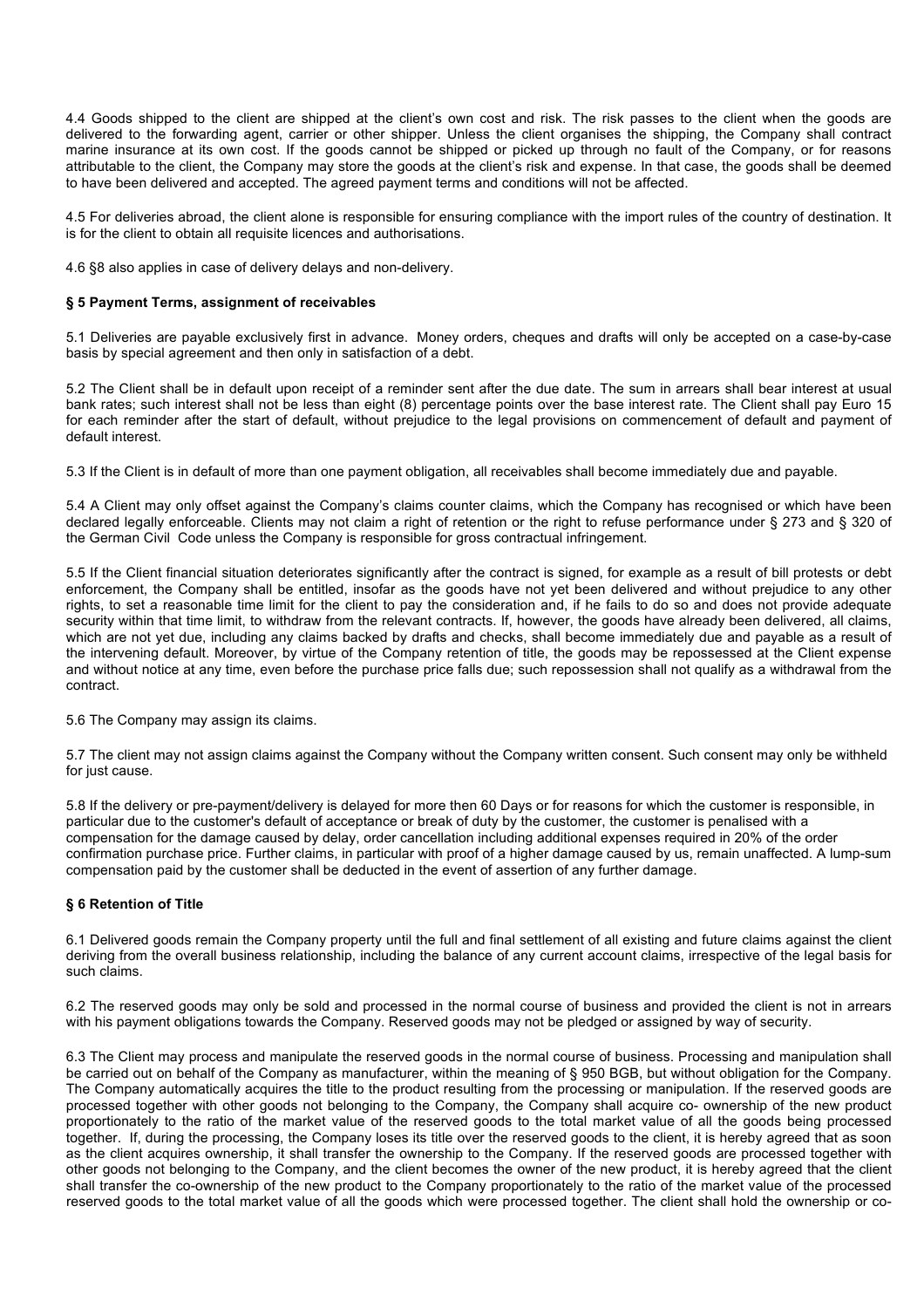ownership irrevocably and gratuitously in trust for the Company.

6.4 The Client hereby assigns to the Company by way of security any claims against third parties arising from the onward sale of the goods (including the balance of any current account claims) and any other claims (e.g. for unauthorised processing or insurance benefits) in connection with the goods. The Company hereby accepts such assignment. The client shall remit to the Company at its request all necessary documentation and information for the assertion of the assigned claims. The Company irrevocably authorises the client to collect the assigned claims in its own name for the Company account. The Company may revoke this power if the client does not duly fulfil its payment obligations towards the Company.

6.5 The Client shall, at its own expense but in the Company favour, contract adequate insurance covering the reserved goods against theft, burglary and fire and water damage, and it shall produce evidence of such coverage on demand. The insurance coverage shall be maintained as long as the Company still has claims against the client in the scope of their overall business relationship. The client hereby assigns all insurance claims in connection with the reserved goods to the Company. The Company hereby accepts such assignment.

6.6 The Client shall immediately object to any third-party actions (e.g. seizure or attachment) affecting the reserved goods or the claims as- signed to the Company, referring to the Company rights. He shall promptly notify the Company in writing of any such action, remit- ting to the Company the necessary documents (e.g. the record of attachment) enabling it to take action.

6.7 If the Client fails to pay any amount when due or otherwise infringes his contractual obligations, the Company shall be entitled to repossess the reserved goods at the client's expense or to demand the assignment of the Client claims for return against third parties. The assertion of the Company's rights of retention and its repossession or seizure of the goods does not qualify as a withdrawal from the contract.

6.8 The retention of title also secures any liabilities, which may arise from an official receiver's unilateral choice of performance.

6.9 The Company shall release the securities held pursuant to the above if and insofar as they exceed the value of the claims to be secured by 20 or more, under the proviso that only deliveries, which have been fully paid, will be released; current account deliveries are excepted.

#### **§ 7 Warranties**

7.1 The Company warranties presuppose that the Client promptly notifies it of any defects in the goods or any wrong or incorrect deliveries. § 377 of the German Commercial Code is applicable, with the proviso that defects must be notified and accurately described to the Company in writing. Apparent defects must be notified within eight (8) days of delivery. Hidden defects must be notified within eight (8) days of discovery but no later than three (3) months after delivery. The Client shall, at the Company option, return the faulty goods or allow the Company to check the goods and remedy the defect on site.

7.2 The Company warranties do not cover normal wear and tear of the goods, nor do the warranties extend to defects caused by the client or by third parties, for example through improper alteration, use or handling of the goods or through lack of repair and maintenance. The client is expressly made aware of the fact that the nozzles and hoses delivered by the Company have a limited life span, which largely depends on operating pressure and environmental conditions, such as water quality in particular.

7.3 The Company's warranties are first limited to the right to remedy or replace the defective goods at its option. If this is not effective or if the Client can show that such a solution is unreasonable for him on other grounds, the Client may, at his choice, ask for a decrease in price (reduction) or withdraw from the contract.

7.4 Claims based on defects become time-barred one (1) year after delivery.

7.5 If a product delivered by the Company reaches a private consumer who files a justified warranty claim, the client may avail himself of his legal rights of recourse (§§ 478 and 479 BGB) subject to Article 7.1 and Article 8 of these General Terms and Conditions.

#### **§ 8 Liability**

8.1 Unless otherwise expressly provided in these GTC, the Company liability for damages and expenses, on whatever grounds,

a) is excluded in case of slight negligence,

b) is restricted, in case of gross negligence, to the foreseeable damages typical for the contractual services.

8.2 The limitation and restriction of liability under § 1(a) and (b) of this Article do not apply

a) if the damages were caused deliberately,